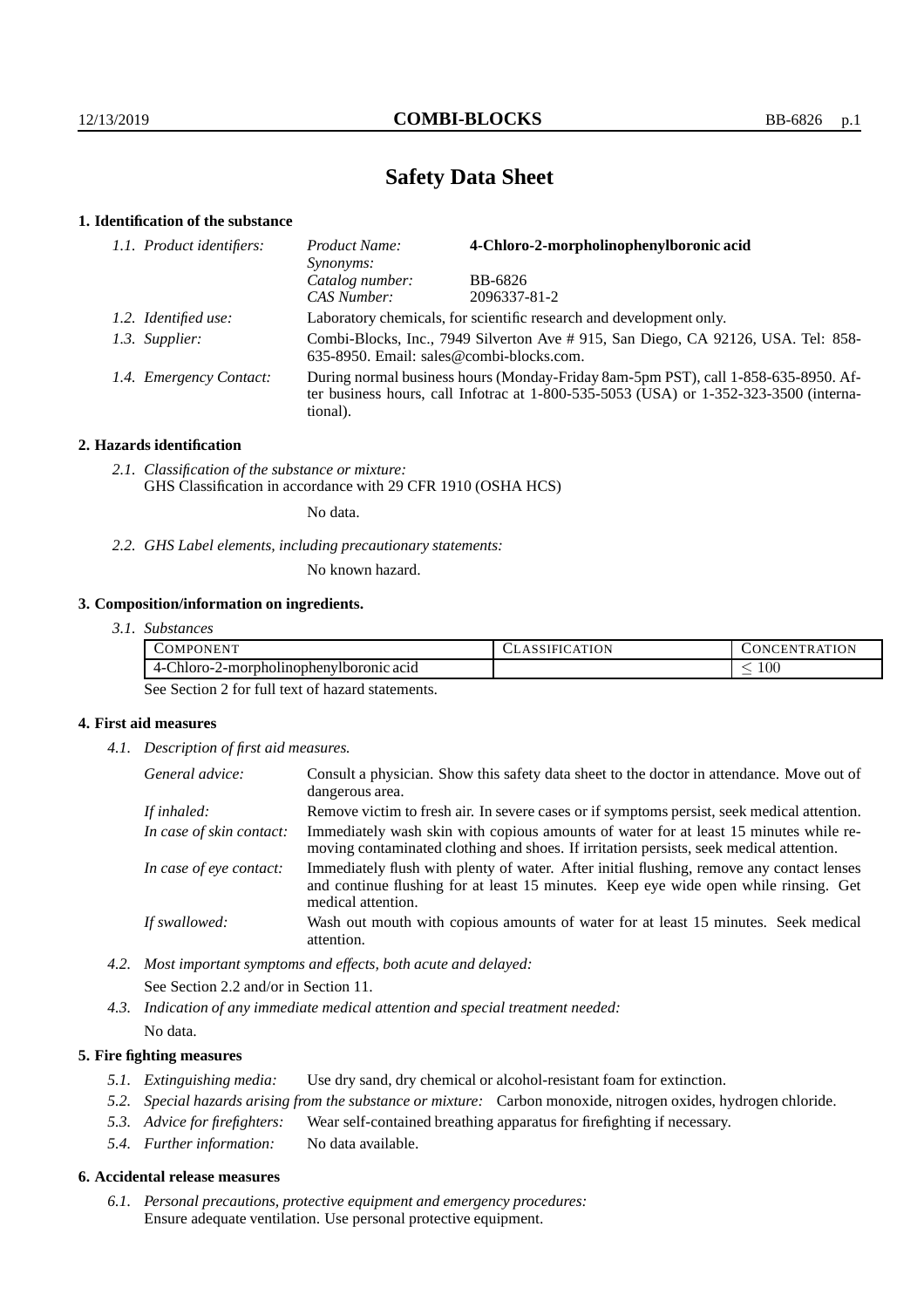| 6.2. Environmental precautions:                             |                                                                                                                                                                                                                                                            |                                                                                                                                                                                                                                                                    |  |
|-------------------------------------------------------------|------------------------------------------------------------------------------------------------------------------------------------------------------------------------------------------------------------------------------------------------------------|--------------------------------------------------------------------------------------------------------------------------------------------------------------------------------------------------------------------------------------------------------------------|--|
|                                                             | Should not be released into the environment. See Section 12 for additional ecological information.                                                                                                                                                         |                                                                                                                                                                                                                                                                    |  |
| 6.3. Methods and materials for containment and cleaning up: |                                                                                                                                                                                                                                                            |                                                                                                                                                                                                                                                                    |  |
|                                                             | Sweep up or vacuum up spillage and collect in suitable container for disposal.                                                                                                                                                                             |                                                                                                                                                                                                                                                                    |  |
|                                                             | 6.4. Reference to other sections:                                                                                                                                                                                                                          |                                                                                                                                                                                                                                                                    |  |
|                                                             |                                                                                                                                                                                                                                                            | Refer to protective measures listed in Sections 8 and 13.                                                                                                                                                                                                          |  |
|                                                             | 7. Handling and storage                                                                                                                                                                                                                                    |                                                                                                                                                                                                                                                                    |  |
|                                                             |                                                                                                                                                                                                                                                            | 7.1. Precautions for safe handling: Avoid contact with skin and eyes. Avoid inhalation of vapour or mist. Keep away<br>from sources of ignition - No smoking. Take measures to prevent the build up of electro-<br>static charge. For precautions see section 2.2. |  |
|                                                             | 7.2. Conditions for safe storage, including any incompatibilities: Store refrigerated. Keep container tightly closed in<br>a dry and well-ventilated place. Containers which are opened must be carefully resealed<br>and kept upright to prevent leakage. |                                                                                                                                                                                                                                                                    |  |
|                                                             | Laboratory chemicals, for scientific research and development only.<br>7.3. Specific end use(s):                                                                                                                                                           |                                                                                                                                                                                                                                                                    |  |
|                                                             | 8. Exposure Controls / Personal protection                                                                                                                                                                                                                 |                                                                                                                                                                                                                                                                    |  |
|                                                             | 8.1. Control parameters:                                                                                                                                                                                                                                   |                                                                                                                                                                                                                                                                    |  |
|                                                             | Components with workplace control parameters: Contains no substances with occupational exposure limit values.                                                                                                                                              |                                                                                                                                                                                                                                                                    |  |
|                                                             | 8.2. Exposure controls:                                                                                                                                                                                                                                    |                                                                                                                                                                                                                                                                    |  |
|                                                             | Appropriate engineering controls: Ensure that eyewash stations and safety showers are close to the workstation<br>location. Ensure adequate ventilation, especially in confined areas.                                                                     |                                                                                                                                                                                                                                                                    |  |
|                                                             | Personal protective equipment:                                                                                                                                                                                                                             |                                                                                                                                                                                                                                                                    |  |
|                                                             | Eye/face protection:                                                                                                                                                                                                                                       | Wear appropriate protective eyeglasses or chemical safety goggles as described by OSHA's<br>eye and face protection regulations in 29 CFR 1910.133 or European Standard EN166.                                                                                     |  |
|                                                             | Skin protection:                                                                                                                                                                                                                                           | Handle with gloves. Gloves must be inspected prior to use. Use proper glove removal<br>technique (without touching glove's outer surface) to avoid skin contact with this product.                                                                                 |  |

| Eye/face protection:               | Wear appropriate protective eyeglasses or chemical safety goggles as described by OSHA's<br>eye and face protection regulations in 29 CFR 1910.133 or European Standard EN166.                                                                                                                                         |  |  |
|------------------------------------|------------------------------------------------------------------------------------------------------------------------------------------------------------------------------------------------------------------------------------------------------------------------------------------------------------------------|--|--|
| Skin protection:                   | Handle with gloves. Gloves must be inspected prior to use. Use proper glove removal<br>technique (without touching glove's outer surface) to avoid skin contact with this product.<br>Dispose of contaminated gloves after use in accordance with applicable laws and good<br>laboratory practices. Wash and dry hands |  |  |
| <b>Body Protection:</b>            | Complete suit protecting against chemicals, Flame retardant antistatic protective clothing.,<br>The type of protective equipment must be selected according to the concentration and<br>amount of the dangerous substance at the specific workplace.                                                                   |  |  |
| Respiratory protection:            |                                                                                                                                                                                                                                                                                                                        |  |  |
| Control of environmental exposure: | Prevent further leakage or spillage if safe to do so. Do not let product enter<br>drains.                                                                                                                                                                                                                              |  |  |

# **9. Physical and chemical properties**

*9.1. Information on basic physical and chemical properties*

| (a)      | Appearance:                                   | Solid          |
|----------|-----------------------------------------------|----------------|
|          | Odour:                                        | No data        |
| (b)      |                                               |                |
| (c)      | Odour Threshold:                              | No data        |
| (d)      | $pH$ :                                        | No data        |
| (e)      | Melting point/freezing point:                 | $140 - 160$ °C |
| (f)      | Initial boiling point and boiling range:      | No data        |
| (g)      | Flash point:                                  | No data        |
| (h)      | Evaporatoin rate:                             | No data        |
| (i)      | Flammability (solid, gas):                    | No data        |
| (j)      | Upper/lower flammability or explosive limits: | No data        |
| $\rm(k)$ | Vapour pressure:                              | No data        |
| (1)      | Vapour density:                               | No data        |
| (m)      | Relative density:                             | No data        |
| (n)      | Water solubility:                             | No data        |
| $\circ$  | Partition coefficient: n-octanol/water:       | No data        |
| (p)      | Auto-ignition:                                | No data        |
| (q)      | Decomposition temperature:                    | No data        |
| (r)      | Viscosity:                                    | No data        |
| (s)      | Explosive properties:                         | No data        |
| (t)      | Oxidizing properties:                         | No data        |
|          |                                               |                |